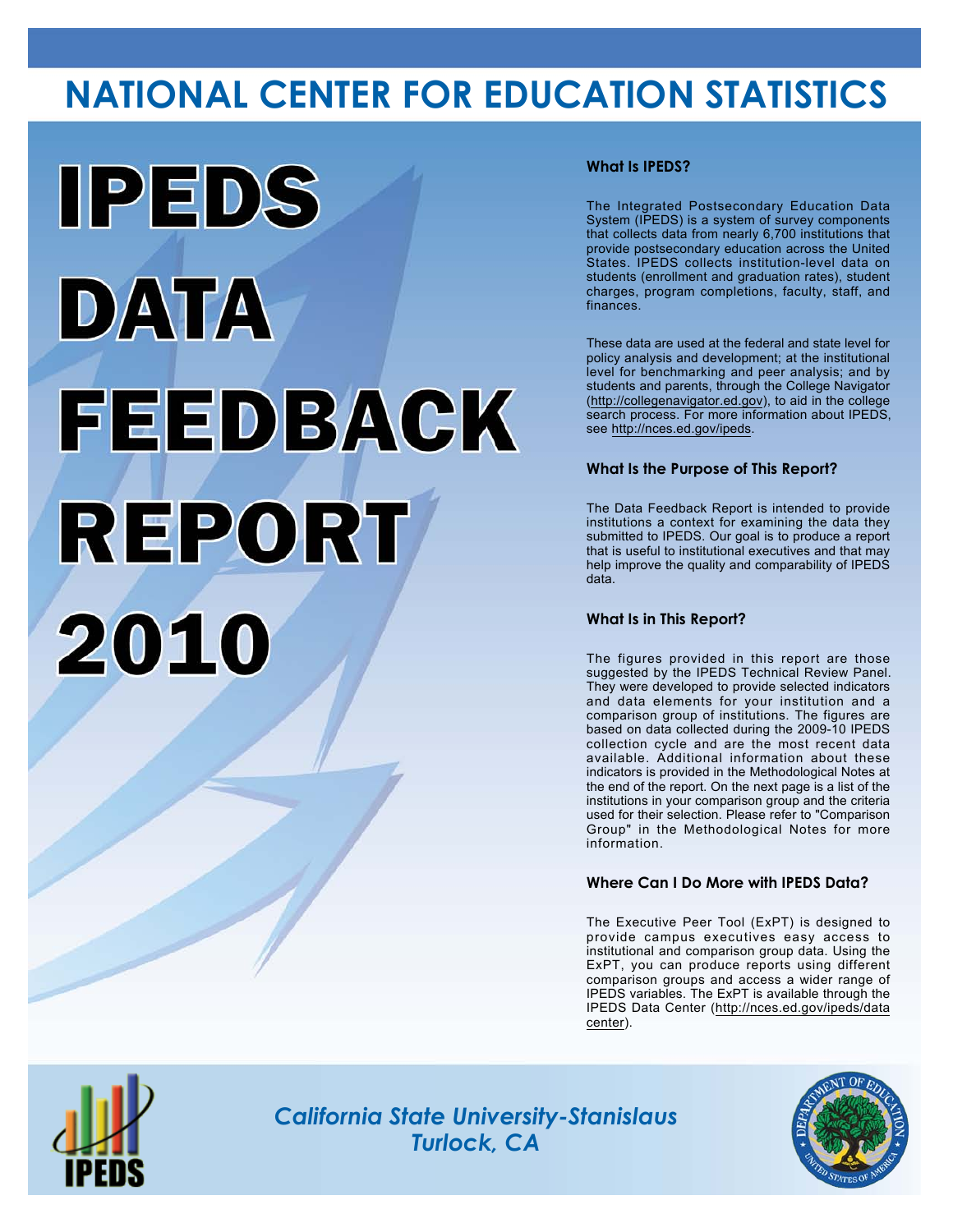# **COMPARISON GROUP**

Comparison group data are included to provide a context for interpreting your institution's statistics. If your institution did not define a Custom Comparison Group for this report by July 14, NCES selected a comparison group for you based on the institutional characteristics detailed immediately above the listing of the comparison group institutions. (If the Carnegie Classification of Institutions of Higher Education was used as an institutional characteristic in the definition of a comparison group, the 2005 Basic version was used.) The comparison group used in this report may not reflect your institution's peer group, or you may wish to compare your institution to other groups. The Executive Peer Tool (ExPT) [\(http://nces.ed.gov/ipeds/datacenter/\)](http://nces.ed.gov/ipeds/datacenter/) can be used to reproduce the figures in this report using different peer groups.

Using some of your institution's characteristics, a group of comparison institutions was selected for you. The characteristics include Carnegie Classification of Masters Colleges and Universities (medium programs), public and enrollment of a similar size. This comparison group includes the following 32 institutions:

- Angelo State University (San Angelo, TX)
- Arkansas Tech University (Russellville, AR)
- Augusta State University (Augusta, GA)
- Austin Peay State University (Clarksville, TN)
- California State University-San Marcos (San Marcos, CA)
- College of Charleston (Charleston, SC)
- Ferris State University (Big Rapids, MI)
- Grambling State University (Grambling, LA)
- Humboldt State University (Arcata, CA)
- Indiana University-Purdue University-Fort Wayne (Fort Wayne, IN)
- Metropolitan State University (Saint Paul, MN)
- Midwestern State University (Wichita Falls, TX)
- Nicholls State University (Thibodaux, LA)
- Northwest Missouri State University (Maryville, MO)
- Purdue University-Calumet Campus (Hammond, IN)
- SUNY at Geneseo (Geneseo, NY)
- The University of Tennessee-Martin (Martin, TN)
- Truman State University (Kirksville, MO)
- University of Michigan-Flint (Flint, MI)
- University of Minnesota-Duluth (Duluth, MN) University of Nebraska at Kearney (Kearney, NE)
- University of North Carolina at Pembroke (Pembroke, NC)
- University of Southern Indiana (Evansville, IN)
- University of Wisconsin-Eau Claire (Eau Claire, WI)
- University of Wisconsin-Platteville (Platteville, WI)
- University of Wisconsin-River Falls (River Falls, WI)
- University of Wisconsin-Stevens Point (Stevens Point, WI)
- Virginia State University (Petersburg, VA)
- Washburn University (Topeka, KS)
- Weber State University (Ogden, UT)
- Westfield State College (Westfield, MA)
- Winona State University (Winona, MN)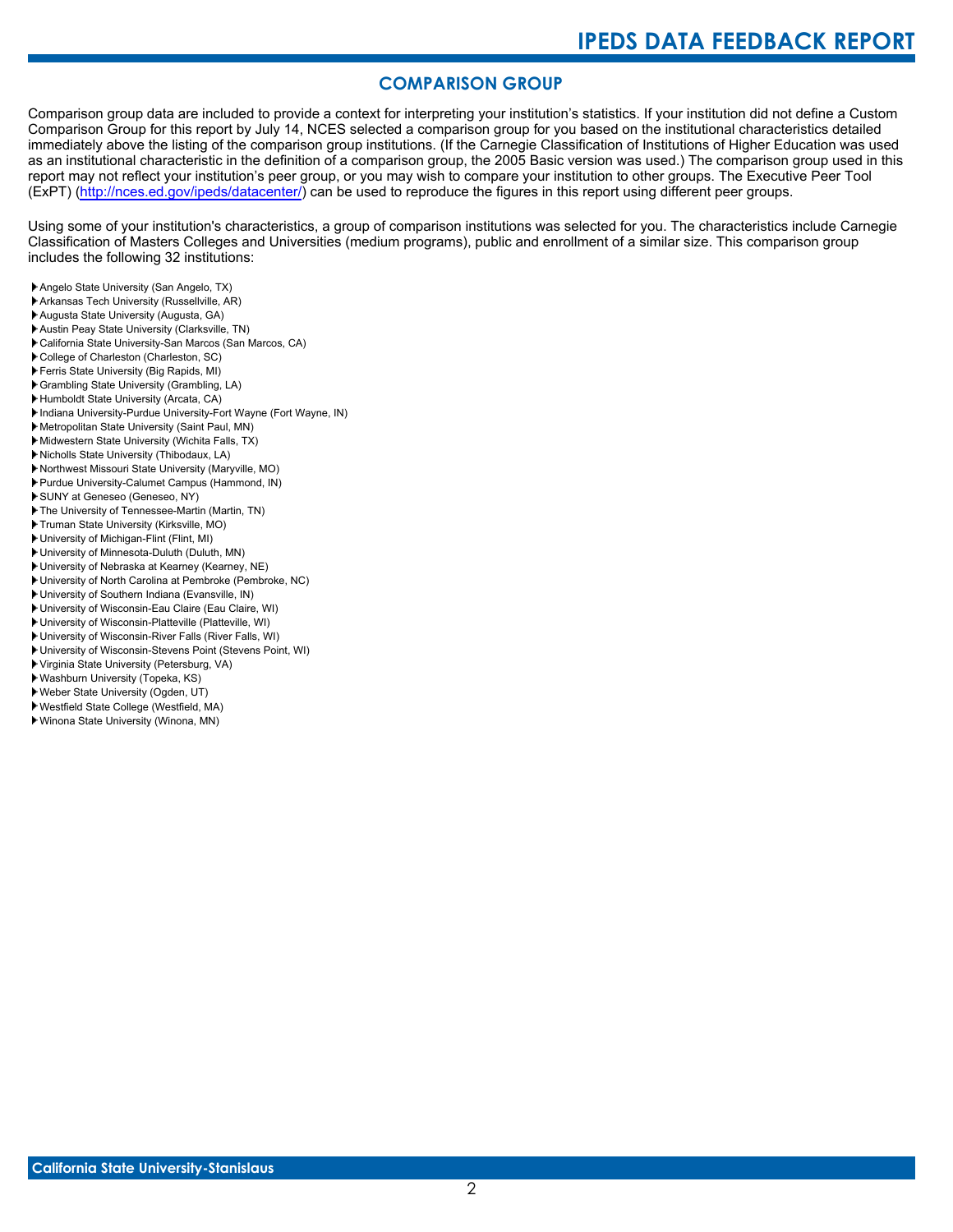#### **Figure 1. Percent of all students enrolled, by race/ethnicity and percent of students who are women: Fall 2009**



**The Comparison Group Median (N=32)** Comparison Group Median (N=32)

NOTE: For this survey year, institutions could report race and ethnicity using both 1977 (old) and 1997 (new) Office of Management and Budget categories. Categories shown in<br>this figure are derived by adding comparable cat **information about disaggregation of data by race and ethnicity, please see the Methodological Notes at the end of this report. Median values for the comparison group will not add to 100 percent. See "Use of Median Values for Comparison Group" in the Methodological Notes at the end of this report for how median values are determined. N is the number of institutions in the comparison group.**

**SOURCE: U.S. Department of Education, National Center for Education Statistics, Integrated Postsecondary Education Data System (IPEDS): Spring 2010, Fall Enrollment component.**

#### **Figure 2. Unduplicated 12-month headcount of all students and of undergraduate students (2008-09), total FTE enrollment (2008-09), and full- and part-time fall enrollment (Fall 2009)**



**Parison Comparison Group Median (N=32)** 

**NOTE: For details on calculating full-time equivalent (FTE) enrollment, see Calculating FTE in the Methodological Notes at the end of this report. Total headcount, FTE, and full- and part-time fall enrollment include both undergraduate and postbaccalaureate students, when applicable. N is the number of institutions in the comparison group.**

**SOURCE: U.S. Department of Education, National Center for Education Statistics, Integrated Postsecondary Education Data System (IPEDS): Fall 2009, 12-month Enrollment component and Spring 2010, Fall Enrollment component.**

#### **Figure 3. Number of degrees awarded, by level: 2008-09**



**NOTE: For additional information about postbaccalaureate degree levels, see the Methodology Notes. N is the number of institutions in the comparison group. SOURCE: U.S. Department of Education, National Center for Education Statistics, Integrated Postsecondary Education Data System (IPEDS): Fall 2009, Completions component.**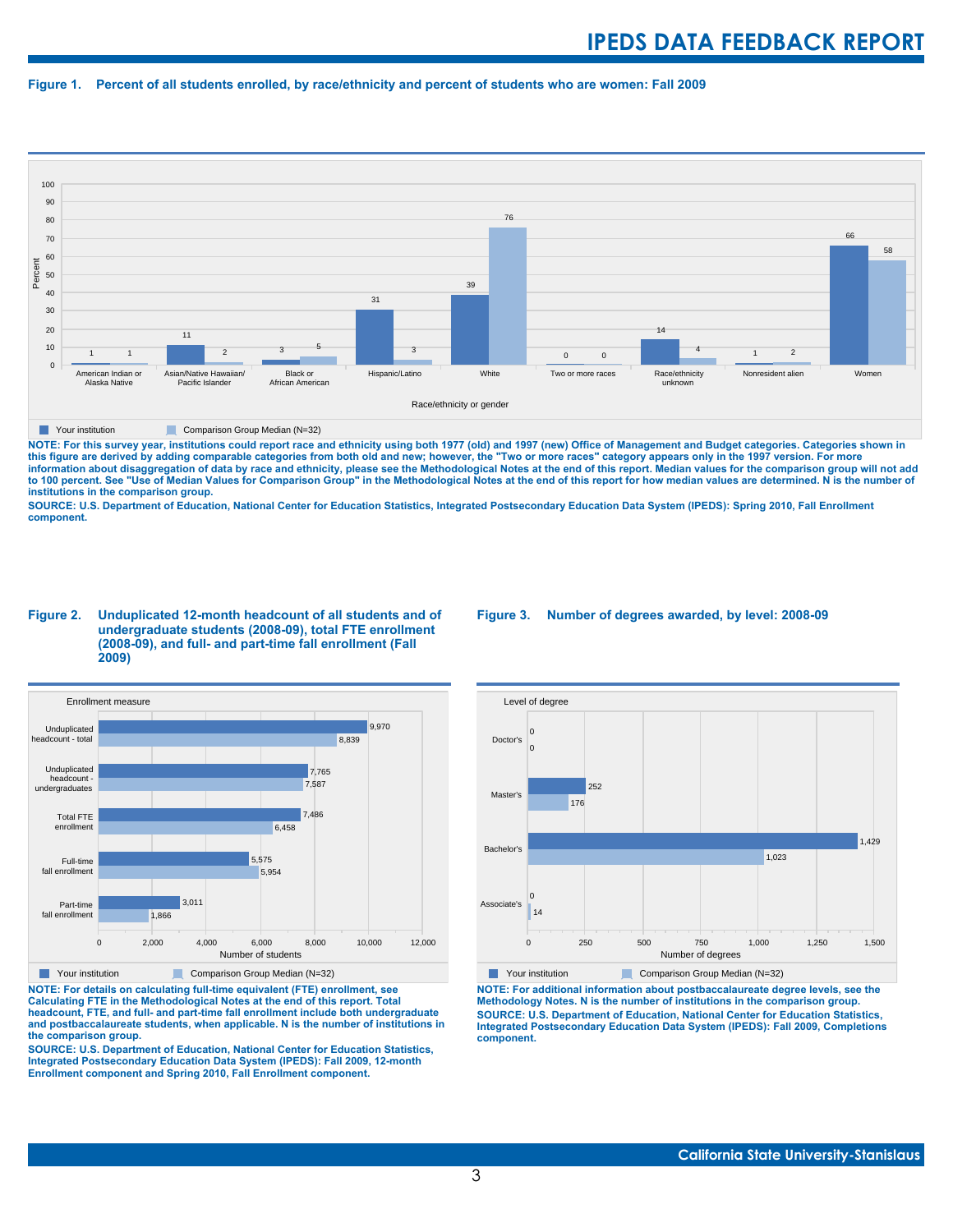**Figure 4. Academic year tuition and required fees for full-time, first-time, degree/certificate-seeking undergraduates: 2006-07--2009-10**



**NOTE: The tuition and required fees shown here are the lowest reported from the categories of in-district, in-state, and out-of-state. N is the number of institutions in the comparison group.**

**SOURCE: U.S. Department of Education, National Center for Education Statistics, Integrated Postsecondary Education Data System (IPEDS): Fall 2009, Institutional Characteristics component.**

#### **Figure 5. Average net price of attendance for full-time, first-time, degree/certificate-seeking undergraduate students receiving grant or scholarship aid: 2006-07--2008-09**



**NOTE: Average net price is for full-time, first-time, degree/certificate-seeking undergraduate students and is generated by subtracting the average amount of federal, state/local government, and institutional grant and scholarship aid from the total cost of attendance. Total cost of attendance is the sum of published tuition and required fees, books and supplies, and the weighted average room and board and other expenses. For more information, see the Methodological Notes at the end of this report. N is the number of institutions in the comparison group. SOURCE: U.S. Department of Education, National Center for Education Statistics, Integrated Postsecondary Education Data System (IPEDS): Fall 2009, Institutional Characteristics component; Spring 2010, Student Financial Aid component.**

#### **Figure 6. Percent of full-time, first-time degree/certificate-seeking undergraduate students who received grant or scholarship aid from the federal government, state/local government, or the institution, or loans, by type of aid: 2008-09**



**NOTE: Any grant aid above includes grant or scholarship aid from the federal government, state/local government, or the institution. Federal grants includes Pell grants and other federal grants. Any loans includes federal loans and other loans to students. For details on how students are counted for financial aid reporting, see Cohort Determination in the Methodological Notes at the end of this report. N is the number of institutions in the comparison group.**

**SOURCE: U.S. Department of Education, National Center for Education Statistics, Integrated Postsecondary Education Data System (IPEDS): Spring 2010, Student Financial Aid component.**

#### **Figure 7. Average amounts of grant or scholarship aid from the federal government, state/local government, or the institution, or loans received, by full-time, first-time degree/certificate-seeking undergraduate students, by type of aid: 2008-09**



**NOTE: Any grant aid above includes grant or scholarship aid from the federal government, state/local government, or the institution. Federal grants includes Pell grants and other federal grants. Any loans includes federal loans and other loans to students. Average amounts of aid were calculated by dividing the total aid awarded by the total number of recipients in each institution. N is the number of institutions in the comparison group.**

**SOURCE: U.S. Department of Education, National Center for Education Statistics, Integrated Postsecondary Education Data System (IPEDS): Spring 2010, Student Financial Aid component.**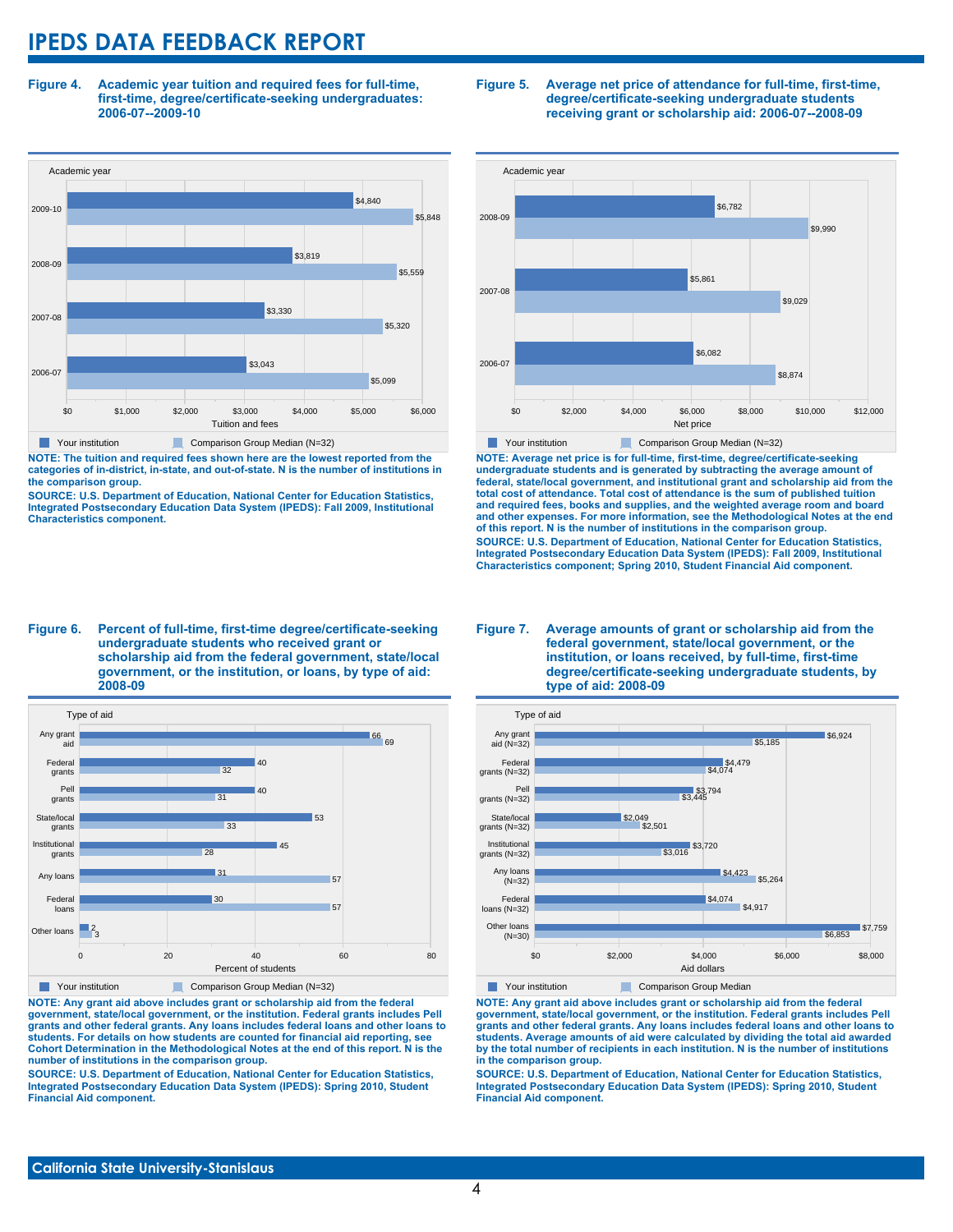**Figure 8. Percent of all undergraduates receiving aid by type of aid: 2008-09**

**Figure 9. Average amount of aid received by all undergraduates, by type of aid: 2008-09**



**NOTE: Any grant aid above includes grant or scholarship aid from the federal government, state/local government, the institution, or other sources. Federal loans includes only federal loans to students. N is the number of institutions in the comparison group.**

**SOURCE: U.S. Department of Education, National Center for Education Statistics, Integrated Postsecondary Education Data System (IPEDS): Spring 2010, Student Financial Aid component.**



**NOTE: Any grant aid above includes grant or scholarship aid from the federal government, state/local government, the institution, or other sources. Federal loans includes federal loans to students. Average amounts of aid were calculated by dividing the total aid awarded by the total number of recipients in each institution. N is the number of institutions in the comparison group.**

**SOURCE: U.S. Department of Education, National Center for Education Statistics, Integrated Postsecondary Education Data System (IPEDS): Spring 2010, Student Financial Aid component.**





**NOTE: Graduation rate cohort includes all full-time, first-time, degree/certificateseeking undergraduate students. Entering class includes all students coming to the institution for the first time. Only institutions with a mission to prepare students to transfer are required to report transfers out. Graduation and transfer-out rates are the Student Right-to-Know rates. Retention rates are measured from the fall of first enrollment to the following fall. 4-yr institutions report retention rates for students seeking a bachelor's degree. Median values for the comparison group will not add to 100 percent. N is the number of institutions in the comparison group.**

**SOURCE: U.S. Department of Education, National Center for Education Statistics, Integrated Postsecondary Education Data System (IPEDS): Spring 2010, Graduation Rates component and Fall Enrollment component.**

#### **Figure 11. Bachelor's degree graduation rates of full-time, first-time, degree/certificate-seeking undergraduates within 4 years, 6 years, and 8 years: 2001 cohort**



**NOTE: The 6-year graduation rate is the Student Right-to-Know (SRK) rate; the 4 and 8-year rates are calculated using the same methodology. For more information see the Methodological Notes at the end of the report. N is the number of institutions in the comparison group.**

**SOURCE: U.S. Department of Education, National Center for Education Statistics, Integrated Postsecondary Education Data System (IPEDS): Spring 2010, 200% Graduation Rates component.**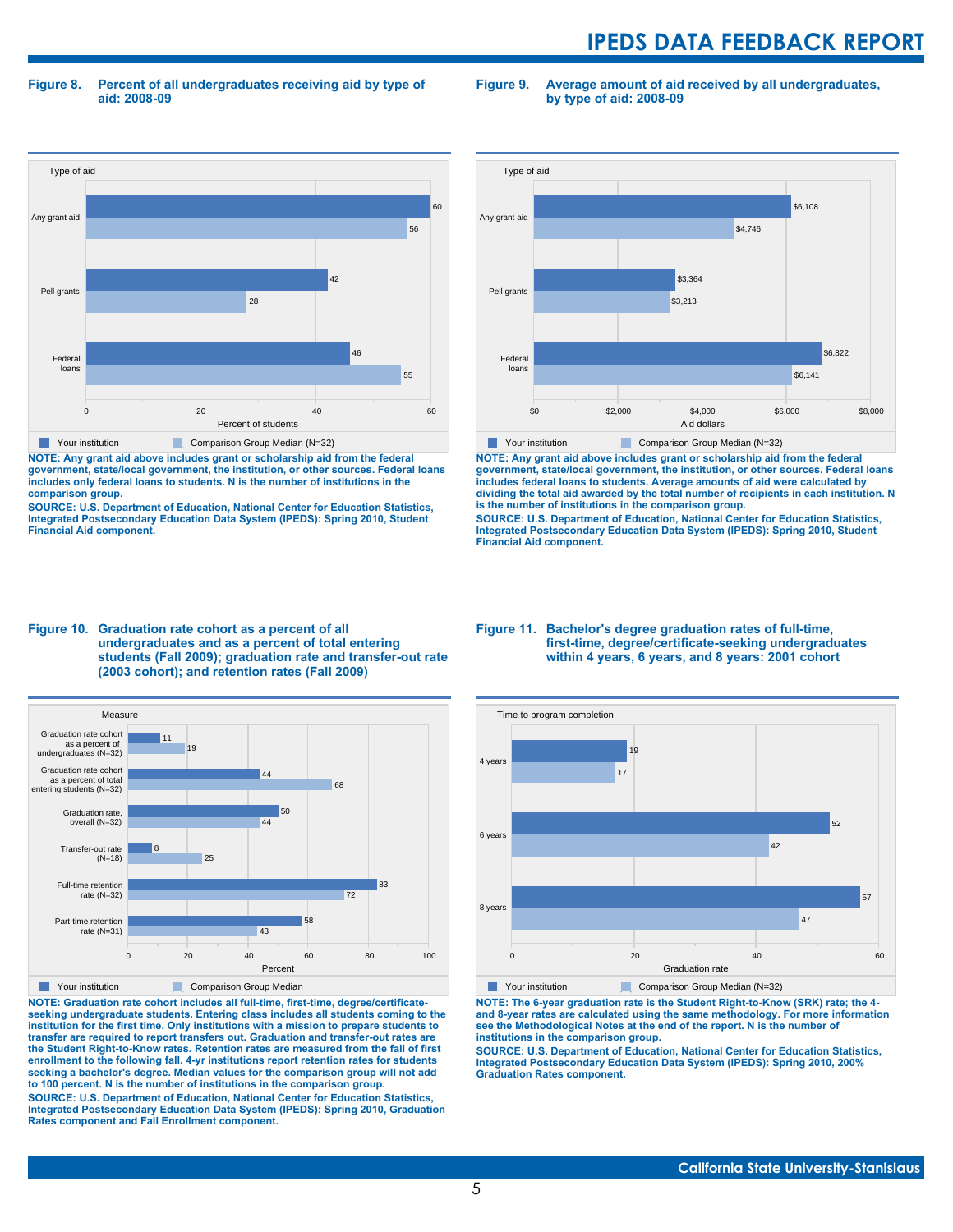### **Figure 12. Full-time equivalent staff, by assigned position: Fall 2009**



**NOTE: Graduate assistants are not included in this figure. For information on the calculation of FTE of staff, see the Methodological Notes. N is the number of institutions in the comparison group.**

**SOURCE: U.S. Department of Education, National Center for Education Statistics, Integrated Postsecondary Education Data System (IPEDS): Winter 2009-10, Human Resources component.**

#### **Figure 13. Average salaries of full-time instructional staff equated to 9-month contracts, by academic rank: Academic year 2009-10**



**NOTE: Average full-time instructional staff salaries for 11/12-month contracts were equated to 9-month average salaries by multiplying the 11/12-month salary by .8182. Salaries based on less than 9-month contracts are not included. Medical school salaries are not included. N is the number of institutions in the comparison group. SOURCE: U.S. Department of Education, National Center for Education Statistics, Integrated Postsecondary Education Data System (IPEDS): Winter 2009-10, Human Resources component.**

#### **Figure 14. Percent distribution of core revenues, by source: Fiscal year 2009**



**NOTE: The comparison group median is based on those members of the comparison group that report finance data using the same accounting standards as the comparison institution. For a detailed definition of core revenues, see the Methodological Notes. N is the number of institutions in the comparison group. SOURCE: U.S. Department of Education, National Center for Education Statistics, Integrated Postsecondary Education Data System (IPEDS): Spring 2010, Finance component.**

#### **Figure 15. Core expenses per FTE enrollment, by function: Fiscal year 2009**



**NOTE: The comparison group median is based on those members of the comparison group that report finance data using the same accounting standards as the comparison institution. Expenses per full-time equivalent (FTE) enrollment, particularly instruction, may be inflated because finance data includes all core expenses while FTE reflects credit activity only. For details on calculating FTE enrollment and a detailed definition of core expenses, see the Methodological Notes. N is the number of institutions in the comparison group. SOURCE: U.S. Department of Education, National Center for Education Statistics, Integrated Postsecondary Education Data System (IPEDS): Fall 2009, 12-month Enrollment component and Spring 2010, Finance component.**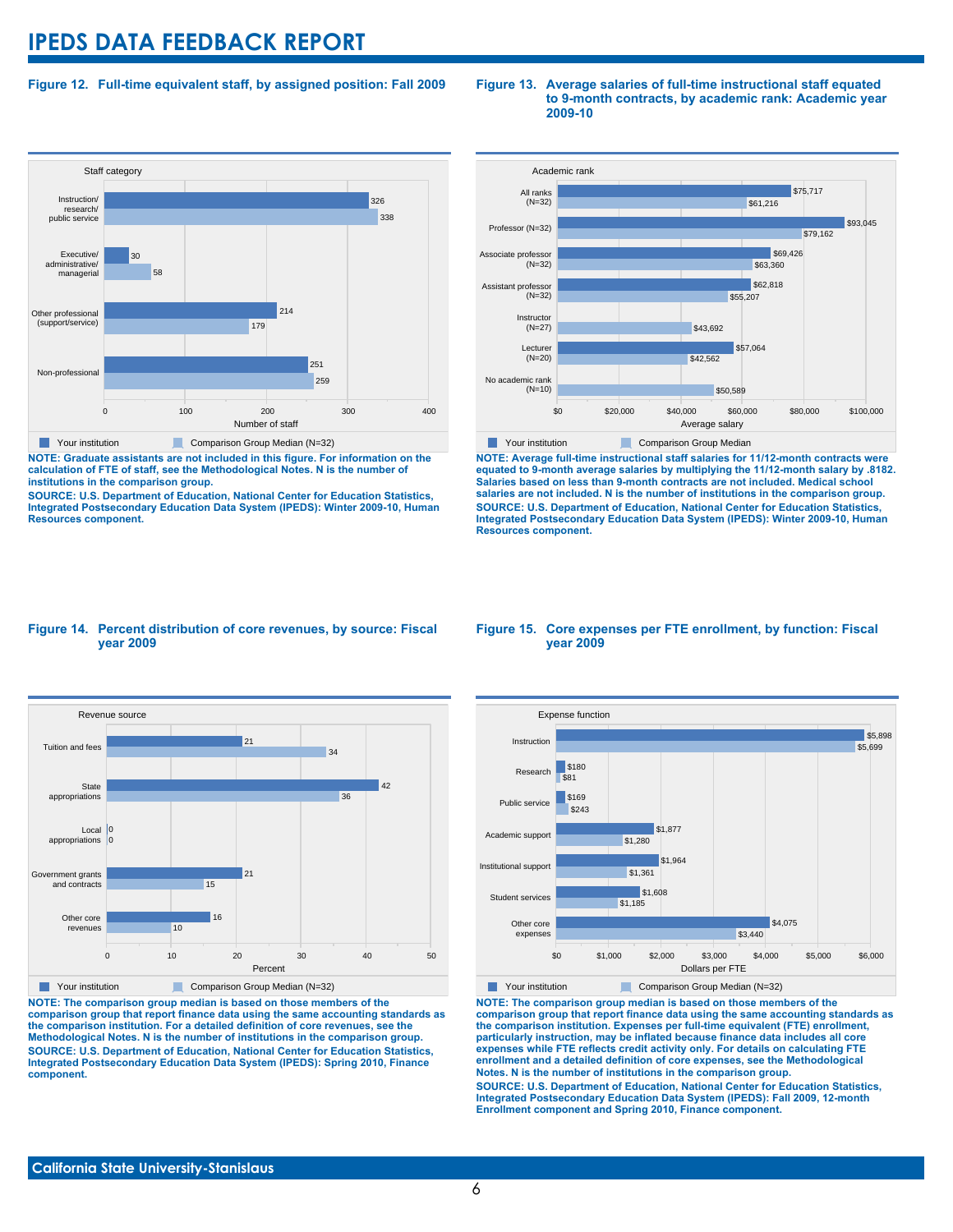# **METHODOLOGICAL NOTES**

#### **Overview**

This report is based on data supplied by institutions to IPEDS during the 2009-10 survey year. Response rates exceeded 99 percent for most surveys. Detailed response tables are included in IPEDS First Look reports, which can be found at [http://nces.ed.gov/pubsearch/getpubcats.asp?sid=010.](http://nces.ed.gov/pubsearch/getpubcats.asp?sid=010)

#### **Use of Median Values for Comparison Group**

The value for the comparison institution is compared to the median value for the comparison group for each statistic included in the figure. If more than one statistic is presented in a figure, the median values are determined separately for each indicator or statistic. Medians are not reported for comparison groups with less than three values. Where percentage distributions are presented, median values may not add to 100 percent. Through the ExPT, users have access to all of the data used to create the figures included in this report.

#### **Missing Statistics**

If a statistic is not reported for your institution, the omission indicates that the statistic is not relevant to your institution and the data were not collected. As such, not all notes listed below may be applicable to your report.

#### **Use of Imputed Data**

All IPEDS data are subject to imputation for total (institutional) and partial (item) nonresponse. If necessary, imputed values were used to prepare your report.

#### **Data Confidentiality**

IPEDS data are not collected under a pledge of confidentiality.

#### **Disaggregation of Data by Race/Ethnicity**

When applicable, some statistics are disaggregated by race/ethnicity. Between survey years 2008-09 and 2010-11, the categories used for the collection and reporting of race/ethnicity data in IPEDS are transitioning to those developed in 1997 by the Office of Management and Budget, and institutions may report using either those categories, the older (1977) categories, or a mixture of both. Therefore, during the transition, only derived categories that present comparable data will be displayed. Detailed information about these changes can be found at <http://nces.ed.gov/ipeds/reic/resource.asp>.

#### **Postbaccalaureate Degree Categories**

In 2008-09 IPEDS, new postbaccalaureate degree categories were introduced as optional. The new categories are Doctor's degree-Research/scholarship, Doctor's degree-Professional practice, and Doctor's degree-Other. In addition, the First-professional degree and certificate categories and the single Doctor's degree category are being phased out. During the transition period, all First-professional students are reflected as graduate students, all First-professional degrees awarded are reflected as Doctor's degrees, and all Doctor's degrees reported under the new categories are aggregated under a single Doctor's degree category, so that data reported by all institutions are comparable.

#### **Cohort Determination for Reporting Student Financial Aid and Graduation Rates**

Student cohorts for reporting Student Financial Aid and Graduation Rates data are based on the reporting type of the institution. For institutions that report based on an academic year (those operating on standard academic terms), student counts and cohorts are based on fall term data. Student counts and cohorts for program reporters (those that do not operate on standard academic terms) are based on unduplicated counts of students enrolled during a full 12-month period.

#### **Description of Statistics Used in the Figures**

#### *Average Net Price of Attendance*

Average net price is calculated for full-time, first-time degree/certificateseeking undergraduates who received grant or scholarship aid from the federal government, state/local government, or the institution anytime during the full aid year. Other sources of grant aid are excluded. Average net price is generated by subtracting the average amount of federal, state/local government, and institutional grant and scholarship aid from the total cost of attendance. Total cost of attendance is the sum of published tuition and required fees (lower of in-district or in-state for public institutions), books and supplies, and the weighted average room and board and other expenses.

#### *Core Expenses*

Core expenses for public institutions using the Governmental Accounting Standards Board (GASB) standards include expenses for instruction, research, public service, academic support, institutional support, student services, operation and maintenance of plant, depreciation, interest, scholarships and fellowships, other expenses, and nonoperating expenses. Core expenses for private, not-for-profit and for-profit, and a small number of public institutions reporting under the Financial Accounting Standards Board (FASB) standards include expenses for instruction, research, public service, academic support, student services, institutional support, net grant aid to students, and other expenses. For all institutions, core expenses exclude expenses for auxiliary enterprises (e.g., bookstores, dormitories), hospitals, and independent operations. Expenses for operation and maintenance of plant, depreciation, and interest for GASB institutions are included in other core expenses, but are allocated to each of the other functions for FASB institutions.

#### *Core Revenues*

Core revenues for public institutions reporting under GASB standards include tuition and fees; government appropriations (federal, state, and local); government grants and contracts; private gifts, grants, and contracts; investment income; other operating and nonoperating sources; and other revenues and additions. Core revenues for private, not-for-profit institutions (and a small number of public institutions) reporting under FASB include tuition and fees; government appropriations (federal, state, and local); government grants and contracts; private gifts, grants, and contracts; investment return; sales and services of educational activities; and other sources. Core revenues for private, for-profit institutions reporting under FASB standards include tuition and fees; government appropriations (federal, state, and local); government grants and contracts; private grants and contracts; net investment income; sales and services of educational activities; and other sources. In general, core revenues exclude revenues from auxiliary enterprises (e.g., bookstores, dormitories), hospitals, and independent operations.

#### *Equated Instructional Staff Salaries*

Total salary outlays for full-time instructional staff on 11/12-month contracts